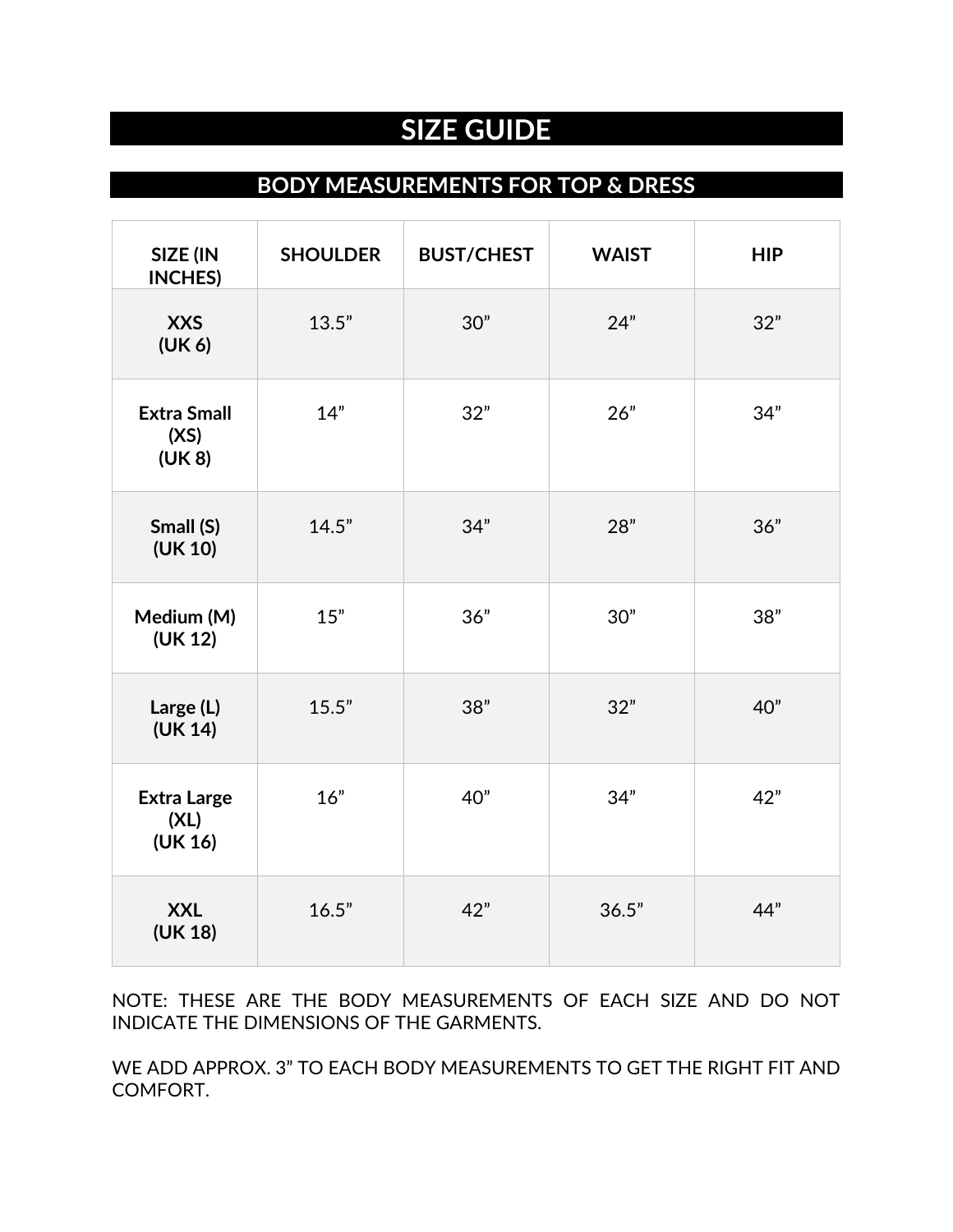## **BODY MEASUREMENTS FOR BOTTOM IN INCHES**

|              | <b>XXS</b> | <b>XS</b> | ت  | М  |    | <b>XL</b> | <b>XXL</b> |
|--------------|------------|-----------|----|----|----|-----------|------------|
| <b>WAIST</b> | 24         | 26        | 28 | 30 | 32 | 34        | 36         |
| <b>HIP</b>   | 34         | 36        | 37 | 40 | 41 | 43        | 45         |

#### **INTERNATIONAL CONVERSION CHART**

|                           | <b>UK</b> | <b>US</b>      | <b>Italy</b> | France | <b>Australia</b> | Japan |
|---------------------------|-----------|----------------|--------------|--------|------------------|-------|
| <b>XXS</b>                | 6         | $\overline{2}$ | 38           | 34     | 6                | 5     |
| <b>XS</b>                 | 8         | $\overline{4}$ | 40           | 36     | 8                | 7     |
| $\boldsymbol{\mathsf{S}}$ | 10        | 6              | 42           | 38     | 10               | 9     |
| M                         | 12        | 8              | 44           | 40     | 12               | 11    |
| L                         | 14        | 10             | 46           | 42     | 14               | 13    |
| <b>XL</b>                 | 16        | 12             | 48           | 44     | 16               | 15    |
| <b>XXL</b>                | 18        | 14             | 50           | 46     | 18               | 17    |

NOTE: PLEASE GET IN TOUCH WITH OUR CUSTOMER CARE TEAM, IF YOU ARE UNSURE ABOUT YOUR RIGHT SIZE, TO ASSIST YOU IN PICKING UP THE RIGHT SIZE. [HELLO@FINE-THREADS.COM](mailto:hello@fine-threads.com)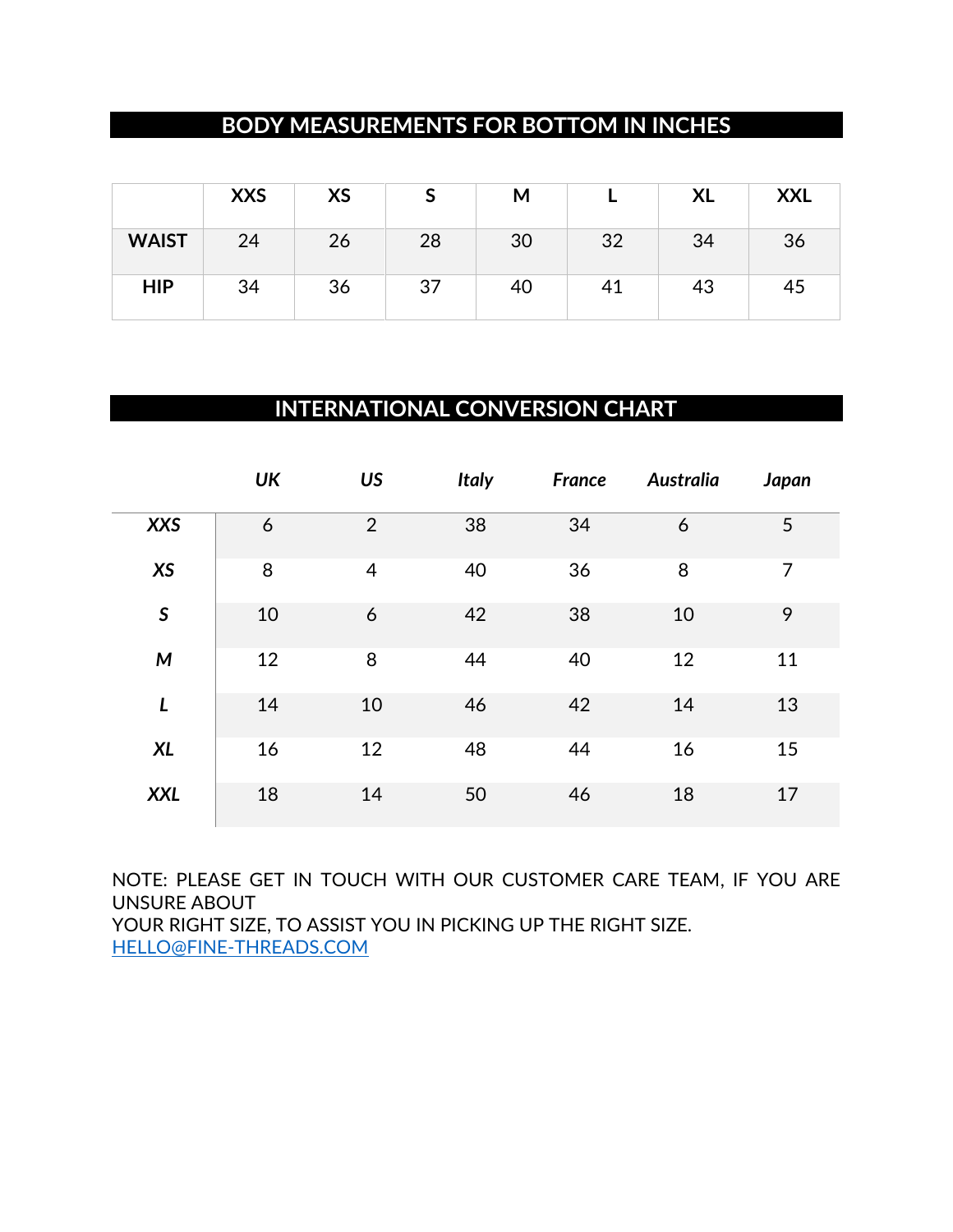#### **How to measure**

While taking the measurements please make sure that the measuring tape is in level, neither too loose nor too tight.

- ❖ **Shoulder**: Measure straight across from one end of your shoulder bone to the other.
- ❖ **Bust**: Measure the circumference of your bust by taking the measuring tape around the fullest part of the bust.
- ❖ **Waist**: Measure the circumference of your waist by taking the tape around your natural waistline, which is above the belly button and below the rib cage.
- ❖ **Hip**: Stand with your knees and feet together and then measure the circumference of your hip by wrapping the tape around the fullest part of your hip.